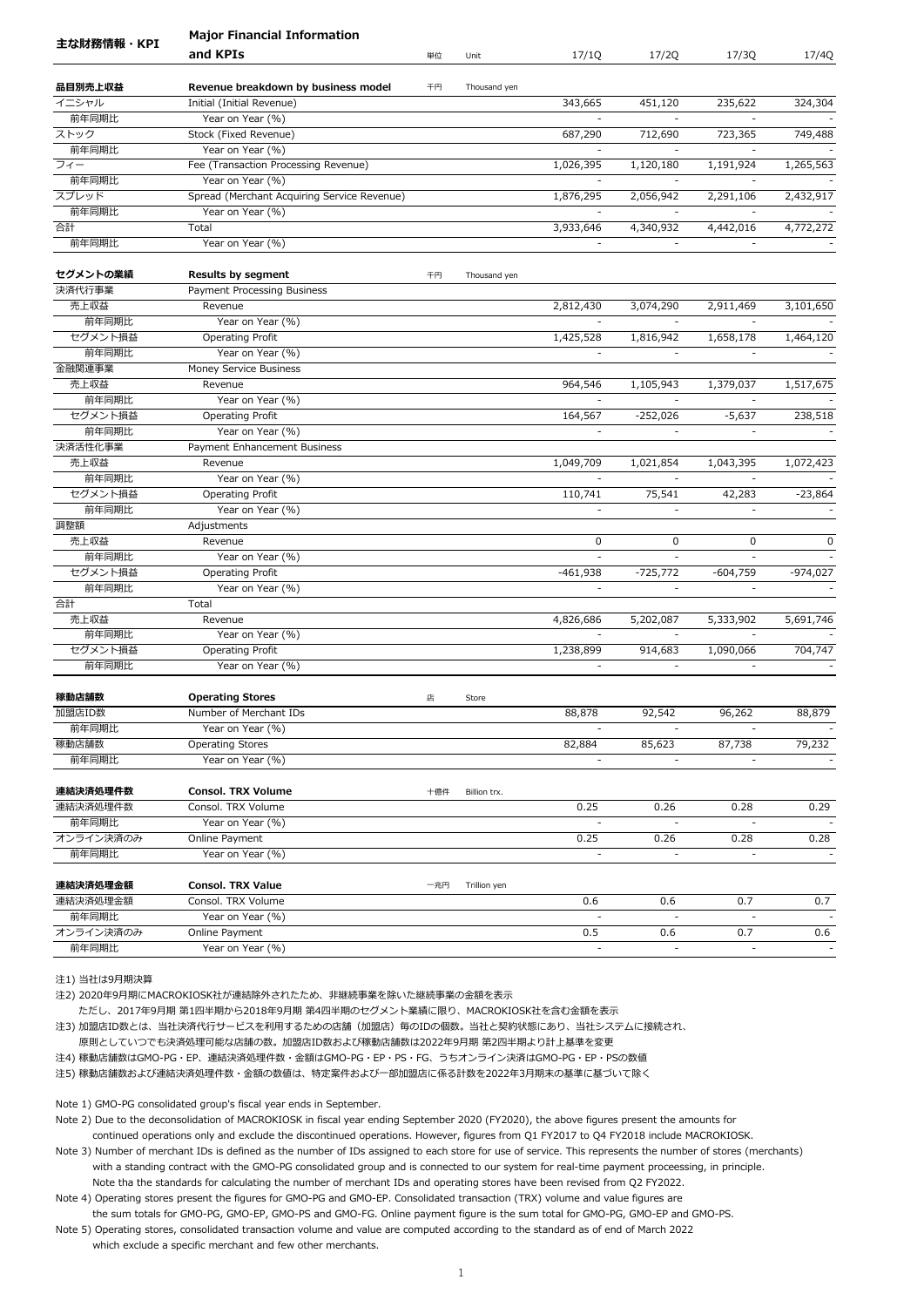|                      | <b>Major Financial Information</b>                              |     |              |                    |                    |                    |                    |
|----------------------|-----------------------------------------------------------------|-----|--------------|--------------------|--------------------|--------------------|--------------------|
| 主な財務情報・KPI           | and KPIs                                                        | 単位  | Unit         | 18/1Q              | 18/2Q              | 18/3Q              | 18/4Q              |
|                      |                                                                 |     |              |                    |                    |                    |                    |
| 品目別売上収益              | Revenue breakdown by business model                             | 千円  | Thousand yen |                    |                    |                    |                    |
| イニシャル                | Initial (Initial Revenue)<br>Year on Year (%)                   |     |              | 247,607            | 386,114            | 296,737            | 561,833            |
| 前年同期比                |                                                                 |     |              | $-28.0%$           | $-14.4%$           | 25.9%              | 73.2%              |
| ストック<br>前年同期比        | Stock (Fixed Revenue)<br>Year on Year (%)                       |     |              | 791,068<br>15.1%   | 828,296<br>16.2%   | 889,193<br>22.9%   | 919,852<br>22.7%   |
| フィー                  |                                                                 |     |              |                    |                    |                    |                    |
| 前年同期比                | Fee (Transaction Processing Revenue)                            |     |              | 1,406,318          | 1,520,376<br>35.7% | 1,661,962          | 1,767,479          |
| スプレッド                | Year on Year (%)<br>Spread (Merchant Acquiring Service Revenue) |     |              | 37.0%<br>2,557,976 | 2,671,258          | 39.4%<br>2,532,404 | 39.7%<br>2,815,607 |
| 前年同期比                |                                                                 |     |              |                    |                    |                    | 15.7%              |
|                      | Year on Year (%)                                                |     |              | 36.3%              | 29.9%              | 10.5%              |                    |
| 合計                   | Total                                                           |     |              | 5,002,969          | 5,406,043          | 5,380,296          | 6,064,772<br>27.1% |
| 前年同期比                | Year on Year (%)                                                |     |              | 27.2%              | 24.5%              | 21.1%              |                    |
| セグメントの業績             | <b>Results by segment</b>                                       | 千円  | Thousand yen |                    |                    |                    |                    |
| 決済代行事業               | Payment Processing Business                                     |     |              |                    |                    |                    |                    |
| 売上収益                 | Revenue                                                         |     |              | 3,311,505          | 3,649,402          | 3,707,588          | 4,133,004          |
| 前年同期比                | Year on Year (%)                                                |     |              | 17.7%              | 18.7%              | 27.3%              | 33.3%              |
| セグメント損益              | Operating Profit                                                |     |              | 1,677,270          | 2,178,259          | 2,200,678          | 2,008,597          |
| 前年同期比                | Year on Year (%)                                                |     |              | 17.7%              | 19.9%              | 32.7%              | 37.2%              |
| 金融関連事業               | Money Service Business                                          |     |              |                    |                    |                    |                    |
| 売上収益                 | Revenue                                                         |     |              | 1,525,907          | 1,580,294          | 1,474,421          | 1,673,883          |
| 前年同期比                | Year on Year (%)                                                |     |              | 58.2%              | 42.9%              | 6.9%               | 10.3%              |
| セグメント損益              | Operating Profit                                                |     |              | 387,503            | 195,897            | 290,905            | 503,379            |
| 前年同期比                | Year on Year (%)                                                |     |              | 135.5%             | $-177.7%$          | $-5260.6%$         | 111.0%             |
| 決済活性化事業              | Payment Enhancement Business                                    |     |              |                    |                    |                    |                    |
| 売上収益                 | Revenue                                                         |     |              | 1,261,524          | 1,229,844          | 1,381,662          | 1,488,285          |
| 前年同期比                | Year on Year (%)                                                |     |              | 20.2%              | 20.4%              | 32.4%              | 38.8%              |
| セグメント損益              | Operating Profit                                                |     |              | 47,734             | $-25,669$          | 84,481             | $-284,517$         |
| 前年同期比                | Year on Year (%)                                                |     |              | $-56.9%$           | $-134.0%$          | 99.8%              | 1092.2%            |
| 調整額                  | Adjustments                                                     |     |              |                    |                    |                    |                    |
| 売上収益                 | Revenue                                                         |     |              | 0                  | 0                  | 0                  | 0                  |
| 前年同期比                | Year on Year (%)                                                |     |              |                    |                    |                    |                    |
| セグメント損益              | Operating Profit                                                |     |              | $-518,043$         | $-673,047$         | $-655,168$         | $-867,354$         |
| 前年同期比                | Year on Year (%)                                                |     |              | 12.1%              | $-7.3%$            | 8.3%               | $-11.0%$           |
| 合計                   | Total                                                           |     |              |                    |                    |                    |                    |
| 売上収益                 | Revenue                                                         |     |              | 6,098,938          | 6,459,540          | 6,563,670          | 7,295,172          |
| 前年同期比                | Year on Year (%)                                                |     |              | 26.4%              | 24.2%              | 23.1%              | 28.2%              |
| セグメント損益              | Operating Profit                                                |     |              | 1,594,464          | 1,675,440          | 1,920,895          | 1,360,105          |
| 前年同期比                | Year on Year (%)                                                |     |              | 28.7%              | 83.2%              | 76.2%              | 93.0%              |
| 稼動店舗数                | <b>Operating Stores</b>                                         | 店   | Store        |                    |                    |                    |                    |
| 加盟店ID数               | Number of Merchant IDs                                          |     |              | 92,348             | 94,740             | 99,245             | 109,620            |
| 前年同期比                | Year on Year (%)                                                |     |              | 3.9%               | 2.4%               | 3.1%               | 23.3%              |
| 稼動店舗数                | <b>Operating Stores</b>                                         |     |              | 81,874             | 83,011             | 84,776             | 87,825             |
| 前年同期比                | Year on Year (%)                                                |     |              | $-1.2%$            | $-3.1%$            | $-3.4%$            | 10.8%              |
|                      |                                                                 |     |              |                    |                    |                    |                    |
| 連結決済処理件数<br>連結決済処理件数 | <b>Consol. TRX Volume</b><br>Consol. TRX Volume                 | 十億件 | Billion trx. |                    |                    |                    |                    |
|                      |                                                                 |     |              | 0.31               | 0.33               | 0.35               | 0.37               |
| 前年同期比                | Year on Year (%)                                                |     |              | 25.5%              | 24.4%              | 23.5%              | 27.4%              |
| オンライン決済のみ            | Online Payment                                                  |     |              | 0.31               | 0.32               | 0.34               | 0.36               |
| 前年同期比                | Year on Year (%)                                                |     |              | 25.3%              | 24.3%              | 23.4%              | 27.4%              |
| 連結決済処理金額             | <b>Consol. TRX Value</b>                                        | 一兆円 | Trillion yen |                    |                    |                    |                    |
| 連結決済処理金額             | Consol. TRX Volume                                              |     |              | 0.8                | 0.8                | 0.9                | 0.9                |
| 前年同期比                | Year on Year (%)                                                |     |              | 34.7%              | 30.5%              | 23.9%              | 28.0%              |
| オンライン決済のみ            | Online Payment                                                  |     |              | 0.7                | 0.8                | 0.8                | 0.8                |
| 前年同期比                | Year on Year (%)                                                |     |              | 35.8%              | 32.0%              | 24.7%              | 29.7%              |
|                      |                                                                 |     |              |                    |                    |                    |                    |

注2) 2020年9月期にMACROKIOSK社が連結除外されたため、非継続事業を除いた継続事業の金額を表示

ただし、2017年9月期 第1四半期から2018年9月期 第4四半期のセグメント業績に限り、MACROKIOSK社を含む金額を表示

注3) 加盟店ID数とは、当社決済代行サービスを利用するための店舗(加盟店)毎のIDの個数。当社と契約状態にあり、当社システムに接続され、

原則としていつでも決済処理可能な店舗の数。加盟店ID数および稼動店舗数は2022年9月期 第2四半期より計上基準を変更

注4) 稼動店舗数はGMO-PG・EP、連結決済処理件数・金額はGMO-PG・EP・PS・FG、うちオンライン決済はGMO-PG・EP・PSの数値

注5) 稼動店舗数および連結決済処理件数・金額の数値は、特定案件および一部加盟店に係る計数を2022年3月期末の基準に基づいて除く

Note 1) GMO-PG consolidated group's fiscal year ends in September.

Note 2) Due to the deconsolidation of MACROKIOSK in fiscal year ending September 2020 (FY2020), the above figures present the amounts for continued operations only and exclude the discontinued operations. However, figures from Q1 FY2017 to Q4 FY2018 include MACROKIOSK.

Note 3) Number of merchant IDs is defined as the number of IDs assigned to each store for use of service. This represents the number of stores (merchants) with a standing contract with the GMO-PG consolidated group and is connected to our system for real-time payment proceessing, in principle. Note tha the standards for calculating the number of merchant IDs and operating stores have been revised from Q2 FY2022.

Note 4) Operating stores present the figures for GMO-PG and GMO-EP. Consolidated transaction (TRX) volume and value figures are the sum totals for GMO-PG, GMO-EP, GMO-PS and GMO-FG. Online payment figure is the sum total for GMO-PG, GMO-EP and GMO-PS.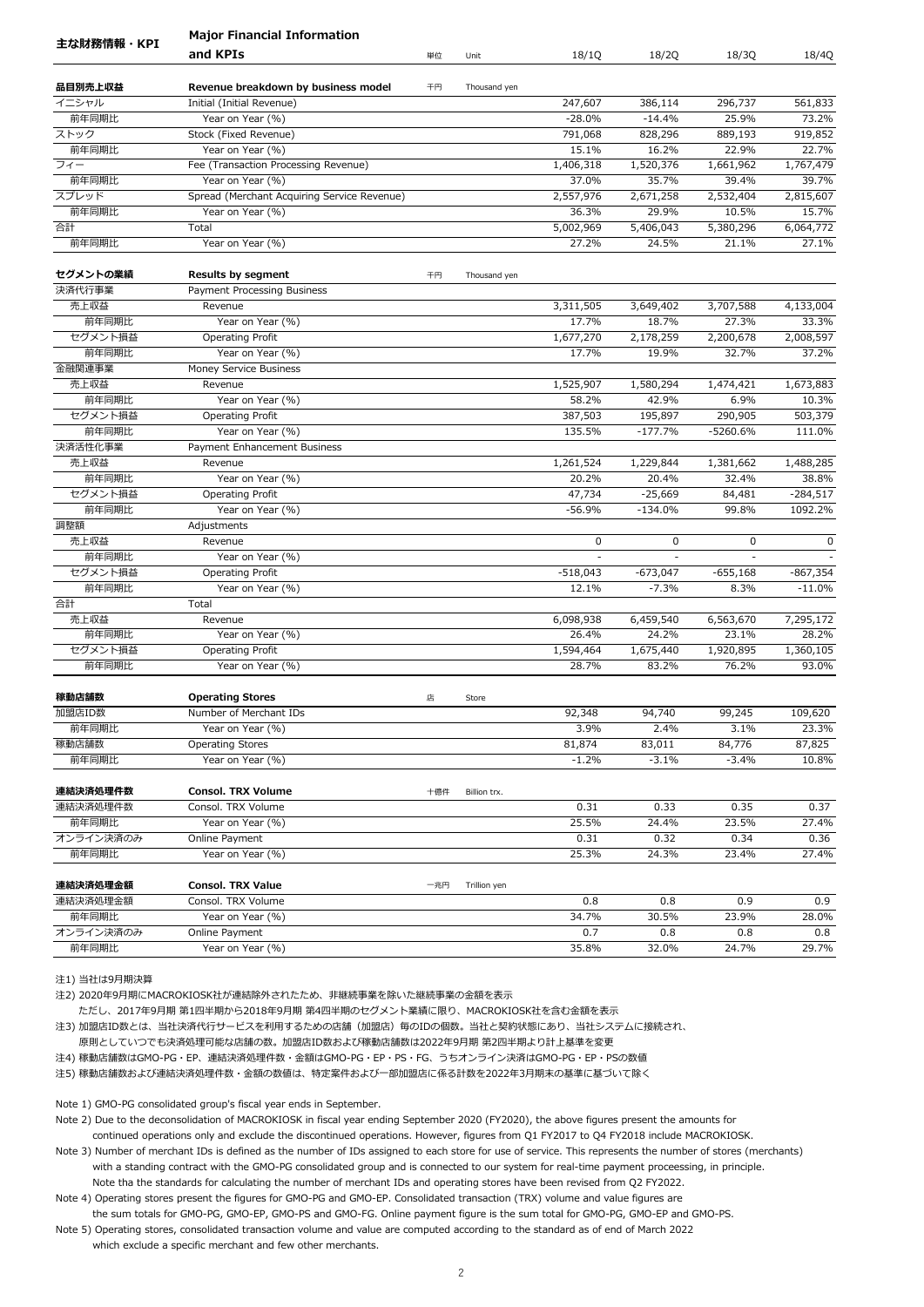|                  | <b>Major Financial Information</b>               |     |              |                          |                          |                          |             |
|------------------|--------------------------------------------------|-----|--------------|--------------------------|--------------------------|--------------------------|-------------|
| 主な財務情報・KPI       | and KPIs                                         | 単位  | Unit         | 19/1Q                    | 19/2Q                    | 19/3Q                    | 19/4Q       |
| 品目別売上収益          | Revenue breakdown by business model              | 千円  | Thousand yen |                          |                          |                          |             |
| イニシャル            | Initial (Initial Revenue)                        |     |              | 389,909                  | 316,279                  | 323,372                  | 362,458     |
| 前年同期比            | Year on Year (%)                                 |     |              | 57.5%                    | $-18.1%$                 | 9.0%                     | $-35.5%$    |
| ストック             | Stock (Fixed Revenue)                            |     |              | 1,179,553                | 1,221,962                | 1,236,301                | 1,261,462   |
| 前年同期比            | Year on Year (%)                                 |     |              | 49.1%                    | 47.5%                    | 39.0%                    | 37.1%       |
| フィー              | Fee (Transaction Processing Revenue)             |     |              | 1,906,732                | 1,846,773                | 1,812,875                | 1,825,253   |
| 前年同期比            | Year on Year (%)                                 |     |              | 35.6%                    | 21.5%                    | 9.1%                     | 3.3%        |
| スプレッド            | Spread (Merchant Acquiring Service Revenue)      |     |              | 3,450,069                | 3,135,755                | 3,289,109                | 3,364,855   |
| 前年同期比            | Year on Year (%)                                 |     |              | 34.9%                    | 17.4%                    | 29.9%                    | 19.5%       |
| 合計               | Total                                            |     |              | 6,926,264                | 6,520,769                | 6,661,658                | 6,814,027   |
| 前年同期比            | Year on Year (%)                                 |     |              | 38.4%                    | 20.6%                    | 23.8%                    | 12.4%       |
| セグメントの業績         | <b>Results by segment</b>                        | 千円  | Thousand yen |                          |                          |                          |             |
| 決済代行事業           | Payment Processing Business                      |     |              |                          |                          |                          |             |
| 売上収益             | Revenue                                          |     |              | 4,737,738                | 4,534,641                | 4,594,056                | 4,945,270   |
| 前年同期比            | Year on Year (%)                                 |     |              |                          |                          |                          |             |
| セグメント損益          | Operating Profit                                 |     |              | 2,428,285                | 2,296,326                | 2,627,619                | 2,679,522   |
| 前年同期比            | Year on Year (%)                                 |     |              |                          |                          |                          |             |
| 金融関連事業           | Money Service Business                           |     |              |                          |                          |                          |             |
| 売上収益             | Revenue                                          |     |              | 2,014,326                | 1,819,277                | 1,911,176                | 1,733,327   |
| 前年同期比            | Year on Year (%)                                 |     |              |                          |                          | ÷,                       |             |
|                  |                                                  |     |              |                          |                          |                          |             |
| セグメント損益<br>前年同期比 | Operating Profit                                 |     |              | 645,908<br>÷,            | 342,070                  | 489,890                  | 494,690     |
| 決済活性化事業          | Year on Year (%)<br>Payment Enhancement Business |     |              |                          |                          |                          |             |
|                  |                                                  |     |              |                          |                          |                          |             |
| 売上収益             | Revenue                                          |     |              | 174,199                  | 166,850                  | 156,427                  | 135,430     |
| 前年同期比            | Year on Year (%)                                 |     |              |                          |                          |                          |             |
| セグメント損益          | Operating Profit                                 |     |              | 3,337                    | 70,571                   | 46,103                   | $-9,619$    |
| 前年同期比            | Year on Year (%)                                 |     |              | $\overline{\phantom{a}}$ | ÷,                       | $\overline{\phantom{a}}$ |             |
| 調整額              | Adjustments                                      |     |              |                          |                          |                          |             |
| 売上収益             | Revenue                                          |     |              | $\mathbf 0$              | 0                        | 0                        | $\mathbf 0$ |
| 前年同期比            | Year on Year (%)                                 |     |              |                          |                          |                          |             |
| セグメント損益          | Operating Profit                                 |     |              | $-920,062$               | $-503,155$               | $-594,847$               | $-533,847$  |
| 前年同期比            | Year on Year (%)                                 |     |              | $\overline{\phantom{a}}$ | $\overline{\phantom{a}}$ | $\overline{\phantom{a}}$ |             |
| 合計               | Total                                            |     |              |                          |                          |                          |             |
| 売上収益             | Revenue                                          |     |              | 6,926,264                | 6,520,769                | 6,661,658                | 6,814,027   |
| 前年同期比            | Year on Year (%)                                 |     |              | $\blacksquare$           | $\overline{\phantom{a}}$ | $\overline{\phantom{a}}$ |             |
| セグメント損益          | Operating Profit                                 |     |              | 2,157,469                | 2,205,811                | 2,568,765                | 2,630,746   |
| 前年同期比            | Year on Year (%)                                 |     |              |                          |                          |                          |             |
| 稼動店舗数            | <b>Operating Stores</b>                          | 店   | Store        |                          |                          |                          |             |
| 加盟店ID数           | Number of Merchant IDs                           |     |              | 118,350                  | 159,120                  | 200,199                  | 234,402     |
| 前年同期比            | Year on Year (%)                                 |     |              | 28.2%                    | 68.0%                    | 101.7%                   | 113.8%      |
| 稼動店舗数            | <b>Operating Stores</b>                          |     |              | 89,752                   | 90,687                   | 92,726                   | 96,340      |
| 前年同期比            | Year on Year (%)                                 |     |              | 9.6%                     | 9.2%                     | 9.4%                     | 9.7%        |
| 連結決済処理件数         | <b>Consol. TRX Volume</b>                        | 十億件 | Billion trx. |                          |                          |                          |             |
| 連結決済処理件数         | Consol. TRX Volume                               |     |              | 0.41                     | 0.43                     | 0.44                     | 0.49        |
| 前年同期比            | Year on Year (%)                                 |     |              | 29.7%                    | 29.8%                    | 26.4%                    | 33.1%       |
| オンライン決済のみ        | Online Payment                                   |     |              | 0.40                     | 0.42                     | 0.43                     | 0.48        |
| 前年同期比            | Year on Year (%)                                 |     |              | 29.7%                    | 29.6%                    | 26.1%                    | 32.6%       |
| 連結決済処理金額         | <b>Consol. TRX Value</b>                         | 一兆円 | Trillion yen |                          |                          |                          |             |
| 連結決済処理金額         | Consol. TRX Volume                               |     |              | 1.1                      | 1.1                      | 1.1                      | 1.2         |
| 前年同期比            | Year on Year (%)                                 |     |              | 29.5%                    | 24.6%                    | 23.5%                    | 27.8%       |
| オンライン決済のみ        | Online Payment                                   |     |              | 1.0                      | 1.0                      | 1.0                      | 1.1         |
| 前年同期比            | Year on Year (%)                                 |     |              | 31.4%                    | 24.9%                    | 24.0%                    | 27.1%       |
|                  |                                                  |     |              |                          |                          |                          |             |

注2) 2020年9月期にMACROKIOSK社が連結除外されたため、非継続事業を除いた継続事業の金額を表示

ただし、2017年9月期 第1四半期から2018年9月期 第4四半期のセグメント業績に限り、MACROKIOSK社を含む金額を表示

注3) 加盟店ID数とは、当社決済代行サービスを利用するための店舗(加盟店)毎のIDの個数。当社と契約状態にあり、当社システムに接続され、

原則としていつでも決済処理可能な店舗の数。加盟店ID数および稼動店舗数は2022年9月期 第2四半期より計上基準を変更

注4) 稼動店舗数はGMO-PG・EP、連結決済処理件数・金額はGMO-PG・EP・PS・FG、うちオンライン決済はGMO-PG・EP・PSの数値

注5) 稼動店舗数および連結決済処理件数・金額の数値は、特定案件および一部加盟店に係る計数を2022年3月期末の基準に基づいて除く

Note 1) GMO-PG consolidated group's fiscal year ends in September.

Note 2) Due to the deconsolidation of MACROKIOSK in fiscal year ending September 2020 (FY2020), the above figures present the amounts for continued operations only and exclude the discontinued operations. However, figures from Q1 FY2017 to Q4 FY2018 include MACROKIOSK.

Note 3) Number of merchant IDs is defined as the number of IDs assigned to each store for use of service. This represents the number of stores (merchants) with a standing contract with the GMO-PG consolidated group and is connected to our system for real-time payment proceessing, in principle. Note tha the standards for calculating the number of merchant IDs and operating stores have been revised from Q2 FY2022.

Note 4) Operating stores present the figures for GMO-PG and GMO-EP. Consolidated transaction (TRX) volume and value figures are the sum totals for GMO-PG, GMO-EP, GMO-PS and GMO-FG. Online payment figure is the sum total for GMO-PG, GMO-EP and GMO-PS.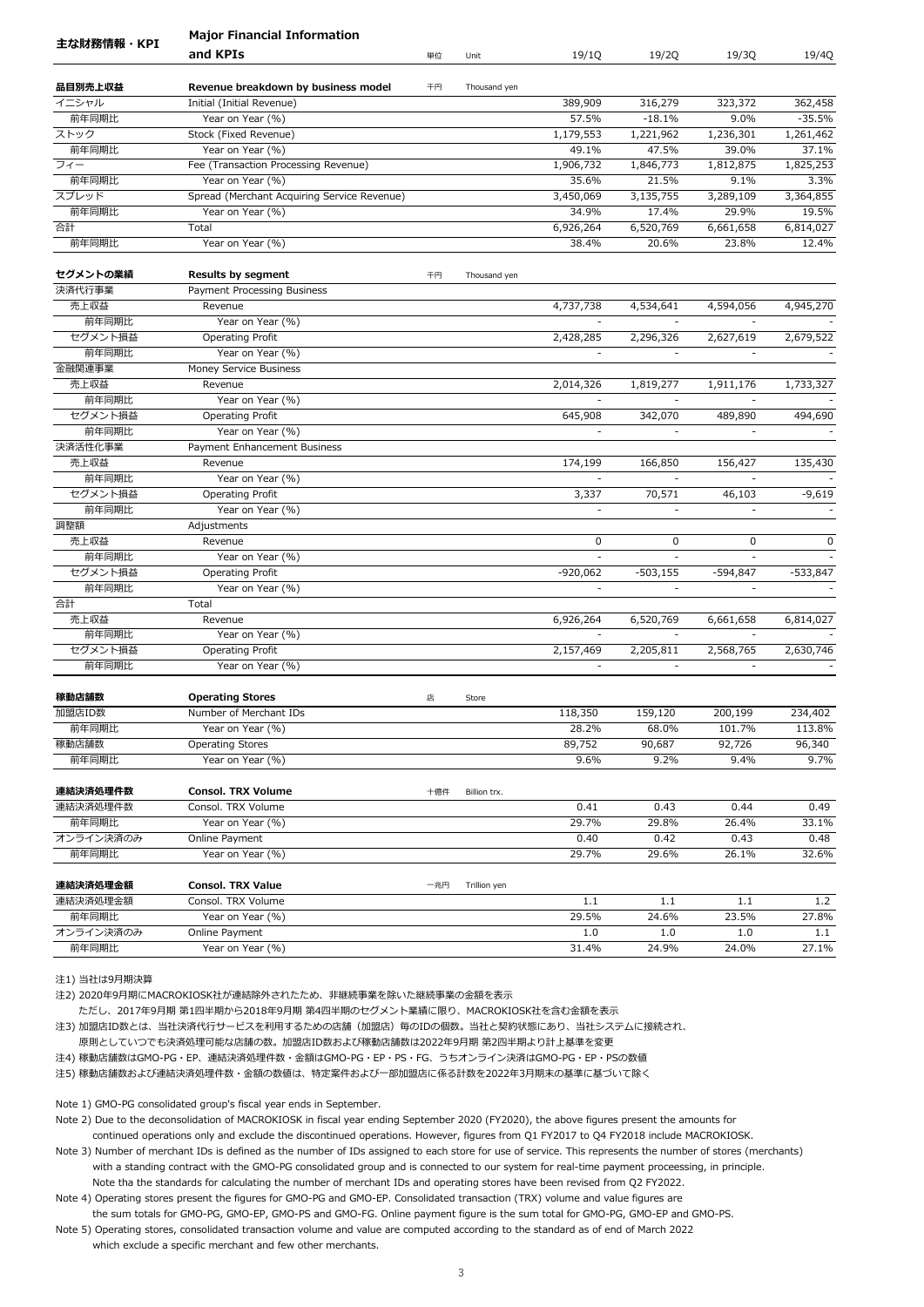|            | <b>Major Financial Information</b>          |     |              |            |            |            |            |
|------------|---------------------------------------------|-----|--------------|------------|------------|------------|------------|
| 主な財務情報・KPI | and KPIs                                    | 単位  | Unit         | 20/1Q      | 20/2Q      | 20/3Q      | 20/4Q      |
| 品目別売上収益    | Revenue breakdown by business model         | 千円  | Thousand yen |            |            |            |            |
| イニシャル      | Initial (Initial Revenue)                   |     |              | 659,126    | 725,031    | 489,997    | 506,580    |
| 前年同期比      | Year on Year (%)                            |     |              | 69.0%      | 129.2%     | 51.5%      | 39.8%      |
| ストック       | Stock (Fixed Revenue)                       |     |              | 1,359,316  | 1,411,474  | 1,460,884  | 1,478,295  |
| 前年同期比      | Year on Year (%)                            |     |              | 15.2%      | 15.5%      | 18.2%      | 17.2%      |
| フィー        | Fee (Transaction Processing Revenue)        |     |              | 1,937,740  | 2,083,239  | 2,382,763  | 2,527,970  |
| 前年同期比      | Year on Year (%)                            |     |              | 1.6%       | 12.8%      | 31.4%      | 38.5%      |
| スプレッド      | Spread (Merchant Acquiring Service Revenue) |     |              | 3,646,733  | 3,672,046  | 4,290,314  | 4,414,894  |
| 前年同期比      | Year on Year (%)                            |     |              | 5.7%       | 17.1%      | 30.4%      | 31.2%      |
| 合計         | Total                                       |     |              | 7,602,916  | 7,891,790  | 8,623,959  | 8,927,739  |
| 前年同期比      | Year on Year (%)                            |     |              | 9.8%       | 21.0%      | 29.5%      | 31.0%      |
| セグメントの業績   | <b>Results by segment</b>                   | 千円  | Thousand yen |            |            |            |            |
| 決済代行事業     | Payment Processing Business                 |     |              |            |            |            |            |
| 売上収益       | Revenue                                     |     |              | 5,363,714  | 5,494,605  | 5,950,927  | 6,228,374  |
| 前年同期比      | Year on Year (%)                            |     |              | 13.2%      | 21.2%      | 29.5%      | 25.9%      |
| セグメント損益    | Operating Profit                            |     |              | 2,502,263  | 2,878,048  | 3,267,517  | 2,933,404  |
| 前年同期比      | Year on Year (%)                            |     |              | 3.0%       | 25.3%      | 24.4%      | 9.5%       |
| 金融関連事業     | Money Service Business                      |     |              |            |            |            |            |
| 売上収益       | Revenue                                     |     |              | 2,102,490  | 2,261,738  | 2,503,917  | 2,548,024  |
| 前年同期比      | Year on Year (%)                            |     |              | 4.4%       | 24.3%      | 31.0%      | 47.0%      |
| セグメント損益    | Operating Profit                            |     |              | 336,618    | 493,051    | 507,564    | 462,573    |
| 前年同期比      | Year on Year (%)                            |     |              | $-47.9%$   | 44.1%      | 3.6%       | $-6.5%$    |
| 決済活性化事業    | Payment Enhancement Business                |     |              |            |            |            |            |
| 売上収益       | Revenue                                     |     |              | 139,243    | 138,076    | 171,250    | 153,455    |
| 前年同期比      | Year on Year (%)                            |     |              | $-20.1%$   | $-17.2%$   | 9.5%       | 13.3%      |
| セグメント損益    | Operating Profit                            |     |              | $-1,954$   | 40,576     | 41,345     | $-2,471$   |
| 前年同期比      | Year on Year (%)                            |     |              |            | $-42.5%$   | $-10.3%$   |            |
| 調整額        | Adjustments                                 |     |              |            |            |            |            |
| 売上収益       | Revenue                                     |     |              | $-2,532$   | $-2,628$   | $-2,136$   | $-2,114$   |
| 前年同期比      | Year on Year (%)                            |     |              |            |            |            |            |
| セグメント損益    | Operating Profit                            |     |              | $-731,555$ | $-828,704$ | $-726,291$ | $-783,318$ |
| 前年同期比      | Year on Year (%)                            |     |              | $-20.5%$   | 64.7%      | 22.1%      | 46.7%      |
| 合計         | Total                                       |     |              |            |            |            |            |
| 売上収益       | Revenue                                     |     |              | 7,602,916  | 7,891,790  | 8,623,959  | 8,927,739  |
| 前年同期比      | Year on Year (%)                            |     |              | 9.8%       | 21.0%      | 29.5%      | 31.0%      |
| セグメント損益    | Operating Profit                            |     |              | 2,105,372  | 2,582,972  | 3,090,134  | 2,610,189  |
| 前年同期比      | Year on Year (%)                            |     |              | $-2.4%$    | 17.1%      | 20.3%      | $-0.8%$    |
| 稼動店舗数      | <b>Operating Stores</b>                     | 店   | Store        |            |            |            |            |
| 加盟店ID数     | Number of Merchant IDs                      |     |              | 280,595    | 294,632    | 312,823    | 198,009    |
| 前年同期比      | Year on Year (%)                            |     |              | 137.1%     | 85.2%      | 56.3%      | $-15.5%$   |
| 稼動店舗数      | <b>Operating Stores</b>                     |     |              | 101,067    | 104,038    | 107,236    | 111,769    |
| 前年同期比      | Year on Year (%)                            |     |              | 12.6%      | 14.7%      | 15.6%      | 16.0%      |
| 連結決済処理件数   | Consol. TRX Volume                          | 十億件 | Billion trx. |            |            |            |            |
| 連結決済処理件数   | Consol. TRX Volume                          |     |              | 0.55       | 0.59       | 0.69       | 0.74       |
| 前年同期比      | Year on Year (%)                            |     |              | 34.8%      | 38.8%      | 54.6%      | 49.4%      |
| オンライン決済のみ  | Online Payment                              |     |              | 0.54       | 0.58       | 0.67       | 0.72       |
| 前年同期比      | Year on Year (%)                            |     |              | 33.4%      | 37.2%      | 53.1%      | 47.5%      |
| 連結決済処理金額   | <b>Consol. TRX Value</b>                    | 一兆円 | Trillion yen |            |            |            |            |
| 連結決済処理金額   | Consol. TRX Volume                          |     |              | 1.4        | 1.4        | 1.5        | 1.5        |
| 前年同期比      | Year on Year (%)                            |     |              | 28.1%      | 26.1%      | 28.5%      | 28.7%      |
| オンライン決済のみ  | Online Payment                              |     |              | 1.2        | 1.2        | 1.3        | 1.3        |
| 前年同期比      | Year on Year (%)                            |     |              | 23.2%      | 19.8%      | 24.9%      | 22.6%      |
|            |                                             |     |              |            |            |            |            |

注2) 2020年9月期にMACROKIOSK社が連結除外されたため、非継続事業を除いた継続事業の金額を表示

ただし、2017年9月期 第1四半期から2018年9月期 第4四半期のセグメント業績に限り、MACROKIOSK社を含む金額を表示

注3) 加盟店ID数とは、当社決済代行サービスを利用するための店舗(加盟店)毎のIDの個数。当社と契約状態にあり、当社システムに接続され、

原則としていつでも決済処理可能な店舗の数。加盟店ID数および稼動店舗数は2022年9月期 第2四半期より計上基準を変更

注4) 稼動店舗数はGMO-PG・EP、連結決済処理件数・金額はGMO-PG・EP・PS・FG、うちオンライン決済はGMO-PG・EP・PSの数値

注5) 稼動店舗数および連結決済処理件数・金額の数値は、特定案件および一部加盟店に係る計数を2022年3月期末の基準に基づいて除く

Note 1) GMO-PG consolidated group's fiscal year ends in September.

Note 2) Due to the deconsolidation of MACROKIOSK in fiscal year ending September 2020 (FY2020), the above figures present the amounts for continued operations only and exclude the discontinued operations. However, figures from Q1 FY2017 to Q4 FY2018 include MACROKIOSK.

Note 3) Number of merchant IDs is defined as the number of IDs assigned to each store for use of service. This represents the number of stores (merchants) with a standing contract with the GMO-PG consolidated group and is connected to our system for real-time payment proceessing, in principle. Note tha the standards for calculating the number of merchant IDs and operating stores have been revised from Q2 FY2022.

Note 4) Operating stores present the figures for GMO-PG and GMO-EP. Consolidated transaction (TRX) volume and value figures are the sum totals for GMO-PG, GMO-EP, GMO-PS and GMO-FG. Online payment figure is the sum total for GMO-PG, GMO-EP and GMO-PS.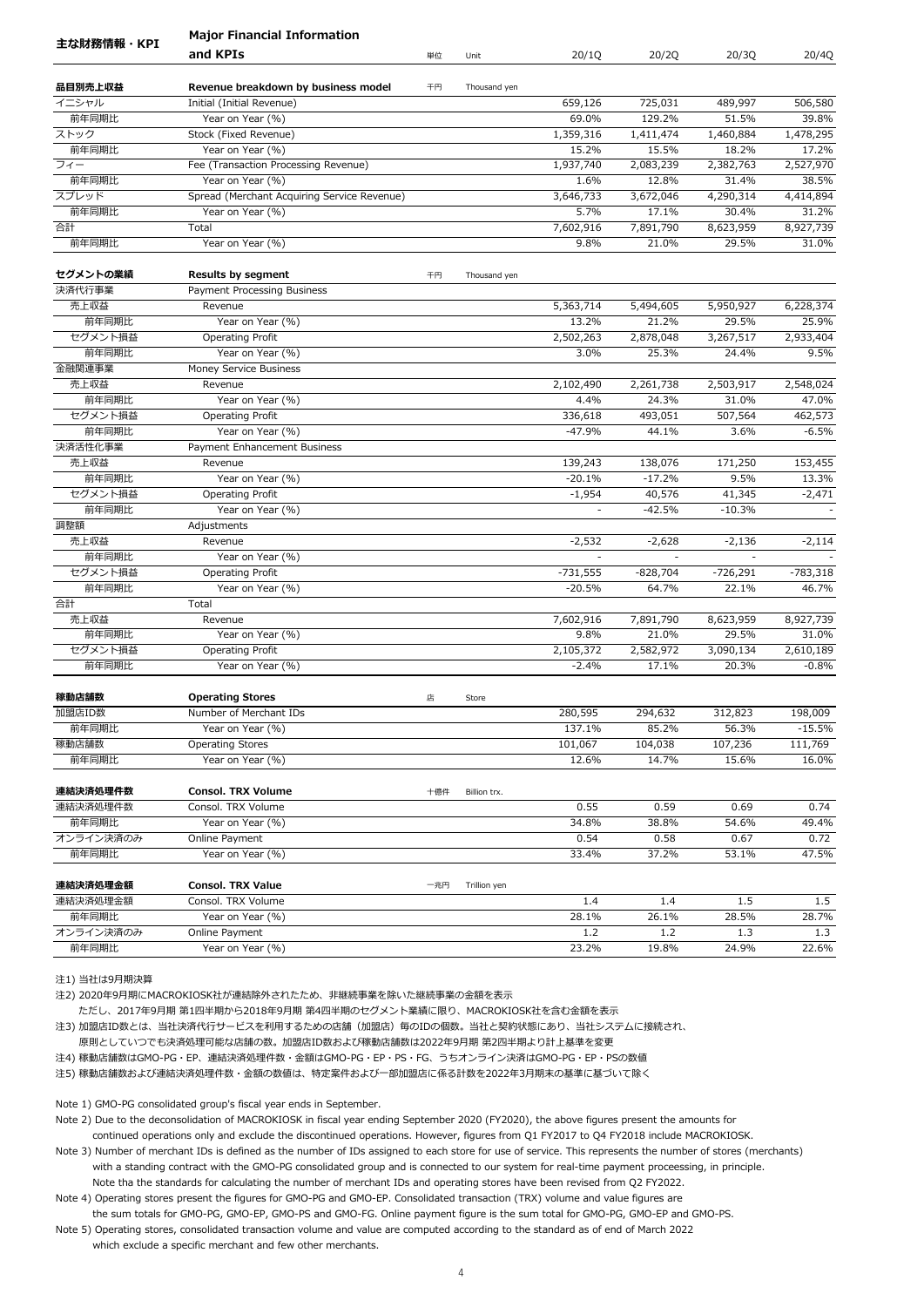|                      | <b>Major Financial Information</b>              |     |              |                    |                    |                    |                    |
|----------------------|-------------------------------------------------|-----|--------------|--------------------|--------------------|--------------------|--------------------|
| 主な財務情報・KPI           | and KPIs                                        | 単位  | Unit         | 21/1Q              | 21/2Q              | 21/3Q              | 21/4Q              |
|                      |                                                 |     |              |                    |                    |                    |                    |
| 品目別売上収益              | Revenue breakdown by business model             | 千円  | Thousand yen |                    |                    |                    |                    |
| イニシャル                | Initial (Initial Revenue)                       |     |              | 876,426            | 1,131,810          | 1,552,102          | 1,754,215          |
| 前年同期比                | Year on Year (%)                                |     |              | 33.0%              | 56.1%              | 216.8%             | 246.3%             |
| ストック<br>前年同期比        | Stock (Fixed Revenue)<br>Year on Year (%)       |     |              | 1,522,927<br>12.0% | 1,610,129<br>14.1% | 1,717,651<br>17.6% | 1,723,108<br>16.6% |
| フィー                  | Fee (Transaction Processing Revenue)            |     |              | 2,559,395          | 2,713,723          | 2,669,602          | 2,922,967          |
| 前年同期比                | Year on Year (%)                                |     |              | 32.1%              | 30.3%              | 12.0%              | 15.6%              |
| スプレッド                | Spread (Merchant Acquiring Service Revenue)     |     |              | 4,808,382          | 4,665,530          | 4,707,393          | 4,731,874          |
| 前年同期比                | Year on Year (%)                                |     |              | 31.9%              | 27.1%              | 9.7%               | 7.2%               |
| 合計                   | Total                                           |     |              | 9,767,132          | 10,121,192         | 10,646,748         | 11,132,163         |
| 前年同期比                | Year on Year (%)                                |     |              | 28.5%              | 28.2%              | 23.5%              | 24.7%              |
|                      |                                                 |     |              |                    |                    |                    |                    |
| セグメントの業績             | <b>Results by segment</b>                       | 千円  | Thousand yen |                    |                    |                    |                    |
| 決済代行事業               | Payment Processing Business                     |     |              |                    |                    |                    |                    |
| 売上収益                 | Revenue                                         |     |              | 7,122,180          | 7,334,275          | 7,997,876          | 8,358,475          |
| 前年同期比                | Year on Year (%)                                |     |              | 32.8%              | 33.5%              | 34.4%              | 34.2%              |
| セグメント損益              | Operating Profit                                |     |              | 3,411,105          | 3,804,555          | 3,830,910          | 3,378,221          |
| 前年同期比                | Year on Year (%)                                |     |              | 36.3%              | 32.2%              | 17.2%              | 15.2%              |
| 金融関連事業               | Money Service Business                          |     |              |                    |                    |                    |                    |
| 売上収益                 | Revenue                                         |     |              | 2,483,398          | 2,609,322          | 2,465,705          | 2,593,026          |
| 前年同期比                | Year on Year (%)                                |     |              | 18.1%              | 15.4%              | $-1.5%$            | 1.8%               |
| セグメント損益              | Operating Profit                                |     |              | 489,533            | 670,847            | 528,740            | 404,060            |
| 前年同期比                | Year on Year (%)                                |     |              | 45.4%              | 36.1%              | 4.2%               | $-12.6%$           |
| 決済活性化事業              | Payment Enhancement Business                    |     |              |                    |                    |                    |                    |
| 売上収益                 | Revenue                                         |     |              | 163,822            | 180,146            | 187,958            | 185,935            |
| 前年同期比                | Year on Year (%)                                |     |              | 17.7%              | 30.5%              | 9.8%               | 21.2%              |
| セグメント損益              | Operating Profit                                |     |              | 20,014             | 38,328             | 28,640             | $-193,868$         |
| 前年同期比                | Year on Year (%)                                |     |              | ÷,                 | $-5.5%$            | $-30.7%$           |                    |
| 調整額                  | Adjustments                                     |     |              |                    |                    |                    |                    |
| 売上収益                 | Revenue                                         |     |              | $-2,268$           | $-2,552$           | $-4,790$           | $-5,274$           |
| 前年同期比                | Year on Year (%)                                |     |              | $-10.4%$           | $-2.9%$            | 124.3%             | 149.5%             |
| セグメント損益              | Operating Profit                                |     |              | $-797,953$         | $-1,043,300$       | $-759,159$         | $-823,466$         |
| 前年同期比                | Year on Year (%)                                |     |              | 9.1%               | 25.9%              | 4.5%               | 5.1%               |
| 合計                   | Total                                           |     |              |                    |                    |                    |                    |
| 売上収益                 | Revenue                                         |     |              | 9,767,132          | 10,121,192         | 10,646,748         | 11,132,163         |
| 前年同期比                | Year on Year (%)                                |     |              | 28.5%              | 28.2%              | 23.5%              | 24.7%              |
| セグメント損益              | Operating Profit                                |     |              | 3,122,699          | 3,470,430          | 3,629,131          | 2,764,947          |
| 前年同期比                | Year on Year (%)                                |     |              | 48.3%              | 34.4%              | 17.4%              | 5.9%               |
| 稼動店舗数                | <b>Operating Stores</b>                         | 店   | Store        |                    |                    |                    |                    |
| 加盟店ID数               | Number of Merchant IDs                          |     |              | 218,645            | 248,648            | 273,004            | 315,034            |
| 前年同期比                | Year on Year (%)                                |     |              | $-22.1%$           | $-15.6%$           | $-12.7%$           | 59.1%              |
| 稼動店舗数                | <b>Operating Stores</b>                         |     |              | 113,013            | 118,847            | 120,258            | 125,146            |
| 前年同期比                | Year on Year (%)                                |     |              | 11.8%              | 14.2%              | 12.1%              | 12.0%              |
| 連結決済処理件数             |                                                 | 十億件 |              |                    |                    |                    |                    |
| 連結決済処理件数             | <b>Consol. TRX Volume</b><br>Consol. TRX Volume |     | Billion trx. | 0.84               | 0.82               | 0.89               | 0.97               |
| 前年同期比                | Year on Year (%)                                |     |              | 51.8%              | 38.3%              | 30.2%              | 31.1%              |
| オンライン決済のみ            | Online Payment                                  |     |              | 0.81               | 0.79               | 0.85               | 0.92               |
| 前年同期比                | Year on Year (%)                                |     |              | 50.6%              | 37.0%              | 27.4%              | 27.7%              |
|                      |                                                 |     |              |                    |                    |                    |                    |
| 連結決済処理金額<br>連結決済処理金額 | <b>Consol. TRX Value</b><br>Consol. TRX Volume  | 一兆円 | Trillion yen | 2.0                | 1.8                | 2.0                | 2.0                |
| 前年同期比                | Year on Year (%)                                |     |              | 42.3%              | 34.0%              | 35.4%              | 33.7%              |
| オンライン決済のみ            | Online Payment                                  |     |              | 1.7                | 1.6                | 1.7                | 1.7                |
| 前年同期比                | Year on Year (%)                                |     |              | 39.3%              | 31.5%              | 25.7%              | 23.3%              |
|                      |                                                 |     |              |                    |                    |                    |                    |

注2) 2020年9月期にMACROKIOSK社が連結除外されたため、非継続事業を除いた継続事業の金額を表示

ただし、2017年9月期 第1四半期から2018年9月期 第4四半期のセグメント業績に限り、MACROKIOSK社を含む金額を表示

注3) 加盟店ID数とは、当社決済代行サービスを利用するための店舗(加盟店)毎のIDの個数。当社と契約状態にあり、当社システムに接続され、

原則としていつでも決済処理可能な店舗の数。加盟店ID数および稼動店舗数は2022年9月期 第2四半期より計上基準を変更

注4) 稼動店舗数はGMO-PG・EP、連結決済処理件数・金額はGMO-PG・EP・PS・FG、うちオンライン決済はGMO-PG・EP・PSの数値

注5) 稼動店舗数および連結決済処理件数・金額の数値は、特定案件および一部加盟店に係る計数を2022年3月期末の基準に基づいて除く

Note 1) GMO-PG consolidated group's fiscal year ends in September.

Note 2) Due to the deconsolidation of MACROKIOSK in fiscal year ending September 2020 (FY2020), the above figures present the amounts for continued operations only and exclude the discontinued operations. However, figures from Q1 FY2017 to Q4 FY2018 include MACROKIOSK.

Note 3) Number of merchant IDs is defined as the number of IDs assigned to each store for use of service. This represents the number of stores (merchants) with a standing contract with the GMO-PG consolidated group and is connected to our system for real-time payment proceessing, in principle. Note tha the standards for calculating the number of merchant IDs and operating stores have been revised from Q2 FY2022.

Note 4) Operating stores present the figures for GMO-PG and GMO-EP. Consolidated transaction (TRX) volume and value figures are the sum totals for GMO-PG, GMO-EP, GMO-PS and GMO-FG. Online payment figure is the sum total for GMO-PG, GMO-EP and GMO-PS.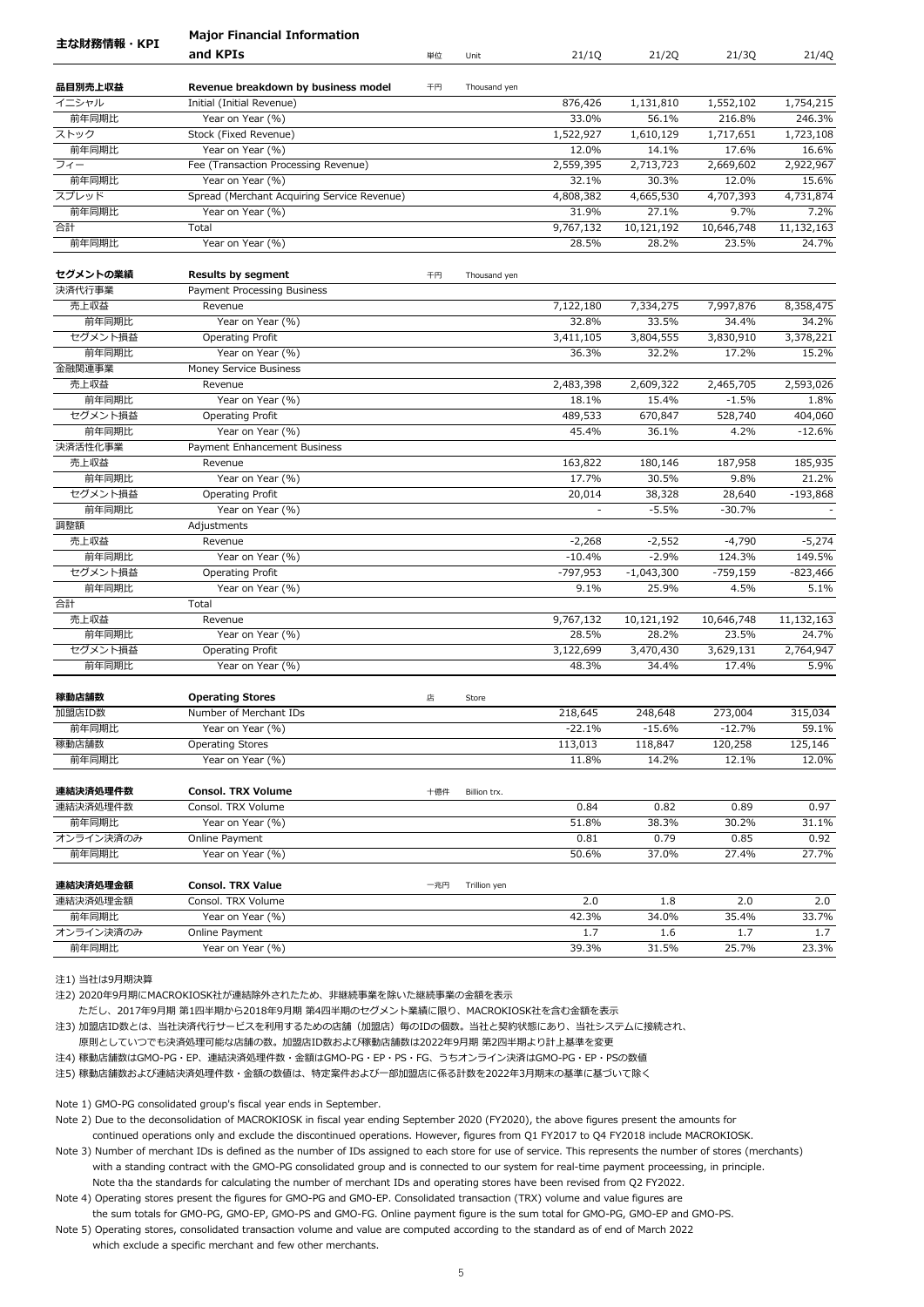|               | <b>Major Financial Information</b>                       |     |              |                     |                    |       |       |
|---------------|----------------------------------------------------------|-----|--------------|---------------------|--------------------|-------|-------|
| 主な財務情報・KPI    | and KPIs                                                 | 単位  | Unit         | 22/1Q               | 22/2Q              | 22/3Q | 22/4Q |
|               |                                                          |     |              |                     |                    |       |       |
| 品目別売上収益       | Revenue breakdown by business model                      | 千円  | Thousand yen |                     |                    |       |       |
| イニシャル         | Initial (Initial Revenue)                                |     |              | 1,484,676           | 1,678,878          |       |       |
| 前年同期比         | Year on Year (%)                                         |     |              | 69.4%<br>1,851,185  | 48.3%              |       |       |
| ストック<br>前年同期比 | Stock (Fixed Revenue)<br>Year on Year (%)                |     |              | 21.6%               | 1,947,815<br>21.0% |       |       |
| フィー           |                                                          |     |              | 3,149,958           | 3,278,465          |       |       |
| 前年同期比         | Fee (Transaction Processing Revenue)<br>Year on Year (%) |     |              | 23.1%               | 20.8%              |       |       |
| スプレッド         | Spread (Merchant Acquiring Service Revenue)              |     |              | 5,371,946           | 5,296,763          |       |       |
| 前年同期比         | Year on Year (%)                                         |     |              | 11.7%               | 13.5%              |       |       |
|               | Total                                                    |     |              |                     |                    |       |       |
| 合計            |                                                          |     |              | 11,857,766<br>21.4% | 12,201,923         |       |       |
| 前年同期比         | Year on Year (%)                                         |     |              |                     | 20.6%              |       |       |
| セグメントの業績      | <b>Results by segment</b>                                | 千円  | Thousand yen |                     |                    |       |       |
| 決済代行事業        | Payment Processing Business                              |     |              |                     |                    |       |       |
| 売上収益          | Revenue                                                  |     |              | 8,866,543           | 9,084,999          |       |       |
| 前年同期比         | Year on Year (%)                                         |     |              | 24.5%               | 23.9%              |       |       |
| セグメント損益       | Operating Profit                                         |     |              | 4,260,112           | 4,542,934          |       |       |
| 前年同期比         | Year on Year (%)                                         |     |              | 24.9%               | 19.4%              |       |       |
| 金融関連事業        | Money Service Business                                   |     |              |                     |                    |       |       |
| 売上収益          | Revenue                                                  |     |              | 2,772,849           | 2,896,279          |       |       |
| 前年同期比         | Year on Year (%)                                         |     |              | 11.7%               | 11.0%              |       |       |
| セグメント損益       | Operating Profit                                         |     |              | 630,956             | 817,587            |       |       |
| 前年同期比         | Year on Year (%)                                         |     |              | 28.9%               | 21.9%              |       |       |
| 決済活性化事業       | Payment Enhancement Business                             |     |              |                     |                    |       |       |
| 売上収益          | Revenue                                                  |     |              | 225,809             | 231,233            |       |       |
| 前年同期比         | Year on Year (%)                                         |     |              | 37.8%               | 28.4%              |       |       |
| セグメント損益       | Operating Profit                                         |     |              | 51,297              | 49,192             |       |       |
| 前年同期比         | Year on Year (%)                                         |     |              | 156.3%              | 28.3%              |       |       |
| 調整額           | Adjustments                                              |     |              |                     |                    |       |       |
| 売上収益          | Revenue                                                  |     |              | $-7,436$            | $-10,587$          |       |       |
| 前年同期比         | Year on Year (%)                                         |     |              | 227.9%              | 314.9%             |       |       |
| セグメント損益       | Operating Profit                                         |     |              | $-825,988$          | $-1,249,903$       |       |       |
| 前年同期比         | Year on Year (%)                                         |     |              | 3.5%                | 19.8%              |       |       |
| 合計            | Total                                                    |     |              |                     |                    |       |       |
| 売上収益          | Revenue                                                  |     |              | 11,857,766          | 12,201,923         |       |       |
| 前年同期比         | Year on Year (%)                                         |     |              | 21.4%               | 20.6%              |       |       |
| セグメント損益       | Operating Profit                                         |     |              | 4,116,377           |                    |       |       |
| 前年同期比         | Year on Year (%)                                         |     |              | 31.8%               | 4,159,811<br>19.9% |       |       |
|               |                                                          |     |              |                     |                    |       |       |
| 稼動店舗数         | <b>Operating Stores</b>                                  | 店   | Store        |                     |                    |       |       |
| 加盟店ID数        | Number of Merchant IDs                                   |     |              | 364,880             | 397,670            |       |       |
| 前年同期比         | Year on Year (%)                                         |     |              | 66.9%               | 59.9%              |       |       |
| 稼動店舗数         | <b>Operating Stores</b>                                  |     |              | 130,747             | 134,096            |       |       |
| 前年同期比         | Year on Year (%)                                         |     |              | 15.7%               | 12.8%              |       |       |
| 連結決済処理件数      | <b>Consol. TRX Volume</b>                                | 十億件 | Billion trx. |                     |                    |       |       |
| 連結決済処理件数      | Consol. TRX Volume                                       |     |              | 1.12                | 1.15               |       |       |
| 前年同期比         | Year on Year (%)                                         |     |              | 33.3%               | 39.7%              |       |       |
| オンライン決済のみ     | Online Payment                                           |     |              | 1.04                | 1.07               |       |       |
| 前年同期比         | Year on Year (%)                                         |     |              | 28.1%               | 34.8%              |       |       |
|               |                                                          |     |              |                     |                    |       |       |
| 連結決済処理金額      | <b>Consol. TRX Value</b>                                 | 一兆円 | Trillion yen |                     |                    |       |       |
| 連結決済処理金額      | Consol. TRX Volume                                       |     |              | 2.6                 | 2.7                |       |       |
| 前年同期比         | Year on Year (%)                                         |     |              | 33.8%               | 44.2%              |       |       |
| オンライン決済のみ     | Online Payment                                           |     |              | 2.1                 | 2.1                |       |       |
| 前年同期比         | Year on Year (%)                                         |     |              | 20.3%               | 31.8%              |       |       |
|               |                                                          |     |              |                     |                    |       |       |

注2) 2020年9月期にMACROKIOSK社が連結除外されたため、非継続事業を除いた継続事業の金額を表示

ただし、2017年9月期 第1四半期から2018年9月期 第4四半期のセグメント業績に限り、MACROKIOSK社を含む金額を表示

注3) 加盟店ID数とは、当社決済代行サービスを利用するための店舗(加盟店)毎のIDの個数。当社と契約状態にあり、当社システムに接続され、

原則としていつでも決済処理可能な店舗の数。加盟店ID数および稼動店舗数は2022年9月期 第2四半期より計上基準を変更

注4) 稼動店舗数はGMO-PG・EP、連結決済処理件数・金額はGMO-PG・EP・PS・FG、うちオンライン決済はGMO-PG・EP・PSの数値

注5) 稼動店舗数および連結決済処理件数・金額の数値は、特定案件および一部加盟店に係る計数を2022年3月期末の基準に基づいて除く

Note 1) GMO-PG consolidated group's fiscal year ends in September.

Note 2) Due to the deconsolidation of MACROKIOSK in fiscal year ending September 2020 (FY2020), the above figures present the amounts for continued operations only and exclude the discontinued operations. However, figures from Q1 FY2017 to Q4 FY2018 include MACROKIOSK.

Note 3) Number of merchant IDs is defined as the number of IDs assigned to each store for use of service. This represents the number of stores (merchants) with a standing contract with the GMO-PG consolidated group and is connected to our system for real-time payment proceessing, in principle. Note tha the standards for calculating the number of merchant IDs and operating stores have been revised from Q2 FY2022.

Note 4) Operating stores present the figures for GMO-PG and GMO-EP. Consolidated transaction (TRX) volume and value figures are the sum totals for GMO-PG, GMO-EP, GMO-PS and GMO-FG. Online payment figure is the sum total for GMO-PG, GMO-EP and GMO-PS.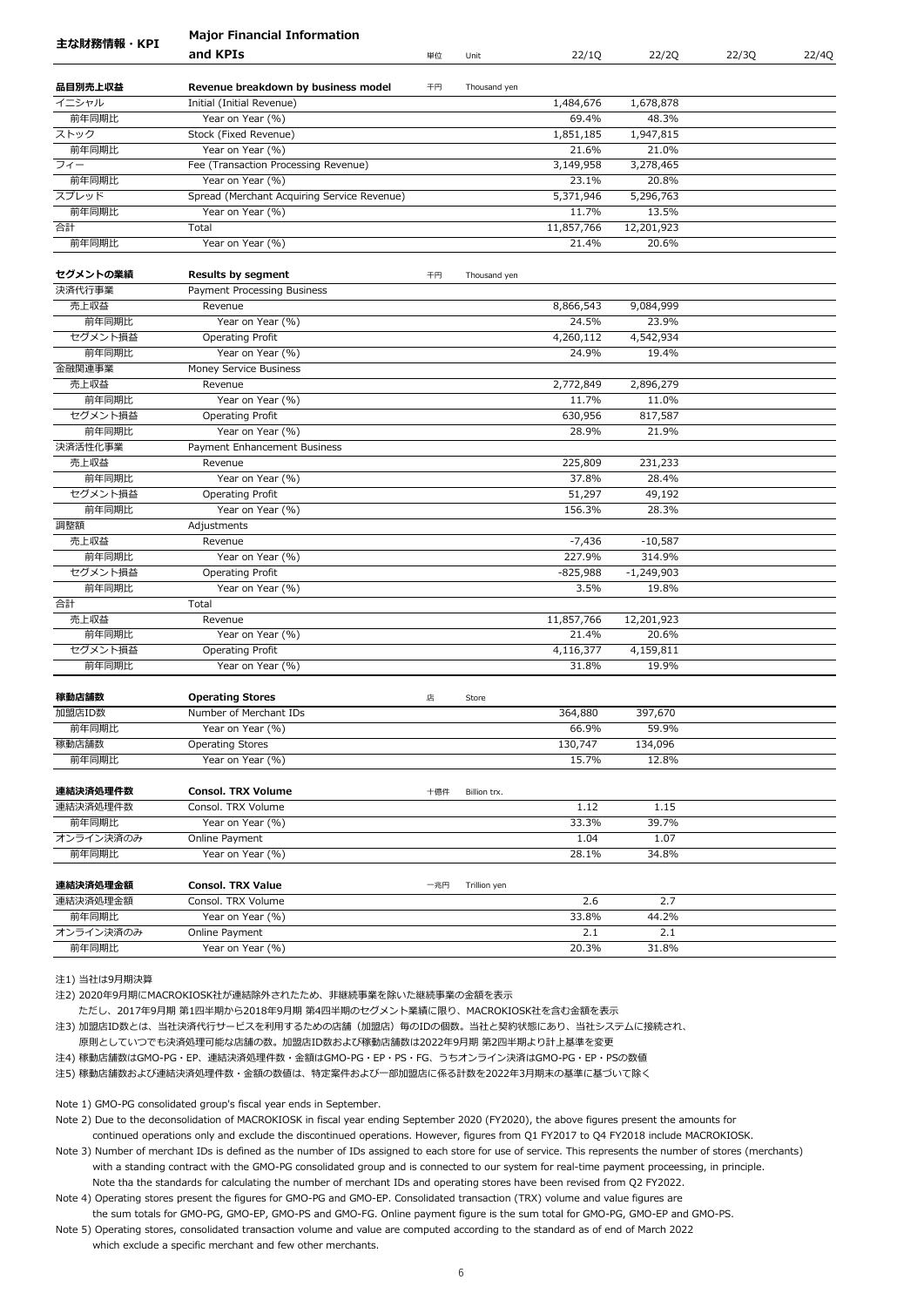|            | <b>Major Financial Information</b>          |     |              |                |              |                          |              |
|------------|---------------------------------------------|-----|--------------|----------------|--------------|--------------------------|--------------|
| 主な財務情報・KPI | and KPIs                                    | 単位  | Unit         | FY2017         | FY2018       | FY2019                   | FY2020       |
| 品目別売上収益    | Revenue breakdown by business model         | 千円  | Thousand yen |                |              |                          |              |
| イニシャル      | Initial (Initial Revenue)                   |     |              | 1,354,711      | 1,492,290    | 1,392,018                | 2,380,734    |
| 前年比        | Year on Year (%)                            |     |              |                | 10.2%        | $-6.7%$                  | 71.0%        |
| ストック       | Stock (Fixed Revenue)                       |     |              | 2,872,834      | 3,428,408    | 4,899,278                | 5,709,969    |
| 前年比        | Year on Year (%)                            |     |              |                | 19.3%        | 42.9%                    | 16.5%        |
| フィー        | Fee (Transaction Processing Revenue)        |     |              | 4,604,062      | 6,356,136    | 7,391,633                | 8,931,712    |
| 前年比        | Year on Year (%)                            |     |              |                | 38.1%        | 16.3%                    | 20.8%        |
| スプレッド      | Spread (Merchant Acquiring Service Revenue) |     |              | 8,657,260      | 10,577,247   | 13,239,788               | 16,023,987   |
| 前年比        | Year on Year (%)                            |     |              |                | 22.2%        | 25.2%                    | 21.0%        |
| 合計         | Total                                       |     |              | 17,488,867     | 21,854,081   | 26,922,718               | 33,046,404   |
| 前年比        | Year on Year (%)                            |     |              |                | 25.0%        | 23.2%                    | 22.7%        |
| セグメントの業績   | <b>Results by segment</b>                   | 千円  | Thousand yen |                |              |                          |              |
| 決済代行事業     | Payment Processing Business                 |     |              |                |              |                          |              |
| 売上収益       | Revenue                                     |     |              | 11,899,839     | 14,801,499   | 18,811,705               | 23,037,620   |
| 前年比        | Year on Year (%)                            |     |              |                | 24.4%        | $\sim$                   | 22.5%        |
| セグメント損益    | Operating Profit                            |     |              | 6,364,768      | 8,064,804    | 10,031,752               | 11,581,232   |
| 前年比        | Year on Year (%)                            |     |              | $\sim$         | 26.7%        | $\blacksquare$           | 15.4%        |
| 金融関連事業     | Money Service Business                      |     |              |                |              |                          |              |
| 売上収益       | Revenue                                     |     |              | 4,967,201      | 6,254,505    | 7,478,106                | 9,416,169    |
| 前年比        | Year on Year (%)                            |     |              | $\omega$       | 25.9%        | $\omega$                 | 25.9%        |
| セグメント損益    | Operating Profit                            |     |              | 145,422        | 1,377,684    | 1,972,558                | 1,799,806    |
| 前年比        | Year on Year (%)                            |     |              |                | 847.4%       |                          | $-8.8%$      |
| 決済活性化事業    | Payment Enhancement Business                |     |              |                |              |                          |              |
| 売上収益       | Revenue                                     |     |              | 4,187,381      | 5,361,315    | 632,906                  | 602,024      |
| 前年比        | Year on Year (%)                            |     |              |                | 28.0%        |                          | $-4.9%$      |
| セグメント損益    | Operating Profit                            |     |              | 204,701        | $-177,971$   | 110,392                  | 77,496       |
| 前年比        | Year on Year (%)                            |     |              | ÷,             | $\omega$     | $\overline{\phantom{a}}$ | $-29.8%$     |
| 調整額        | Adjustments                                 |     |              |                |              |                          |              |
| 売上収益       | Revenue                                     |     |              | 0              | 0            | 0                        | $-9,410$     |
| 前年比        | Year on Year (%)                            |     |              |                |              |                          |              |
| セグメント損益    | Operating Profit                            |     |              | $-2,766,496$   | $-2,713,612$ | $-2,551,911$             | $-3,069,868$ |
| 前年比        | Year on Year (%)                            |     |              |                | $-1.9%$      | $\sim$                   | 20.3%        |
| 合計         | Total                                       |     |              |                |              |                          |              |
| 売上収益       | Revenue                                     |     |              | 21,054,421     | 26,417,320   | 26,922,718               | 33,046,404   |
| 前年比        | Year on Year (%)                            |     |              |                | 25.5%        |                          | 22.7%        |
| セグメント損益    | Operating Profit                            |     |              | 3,948,395      | 6,550,904    | 9,562,791                | 10,388,667   |
| 前年比        | Year on Year (%)                            |     |              |                | 65.9%        |                          | 8.6%         |
|            |                                             |     |              |                |              |                          |              |
| 稼動店舗数      | <b>Operating Stores</b>                     | 店   | Store        |                |              |                          |              |
| 加盟店ID数     | Number of Merchant IDs                      |     |              | 88,879         | 109,620      | 234,402                  | 198,009      |
| 前年比        | Year on Year (%)                            |     |              |                | 23.3%        | 113.8%                   | $-15.5%$     |
| 稼動店舗数      | <b>Operating Stores</b>                     |     |              | 79,232         | 87,825       | 96,340                   | 111,769      |
| 前年比        | Year on Year (%)                            |     |              | $\blacksquare$ | 10.8%        | 9.7%                     | 16.0%        |
| 連結決済処理件数   | <b>Consol. TRX Volume</b>                   | 十億件 | Billion trx. |                |              |                          |              |
| 連結決済処理件数   | Consol. TRX Volume                          |     |              | 1.10           | 1.37         | 1.78                     | 2.58         |
| 前年比        | Year on Year (%)                            |     |              |                | 25.2%        | 29.8%                    | 44.8%        |
| オンライン決済のみ  | Online Payment                              |     |              | 1.08           | 1.35         | 1.76                     | 2.52         |
| 前年比        | Year on Year (%)                            |     |              | $\frac{1}{2}$  | 25.1%        | 29.5%                    | 43.2%        |
| 連結決済処理金額   | <b>Consol. TRX Value</b>                    | 一兆円 | Trillion yen |                |              |                          |              |
| 連結決済処理金額   | Consol. TRX Volume                          |     |              | 2.8            | 3.6          | 4.6                      | 5.8          |
| 前年比        | Year on Year (%)                            |     |              |                | 29.0%        | 26.3%                    | 27.9%        |
| オンライン決済のみ  | Online Payment                              |     |              | 2.6            | 3.3          | 4.2                      | 5.2          |
| 前年比        | Year on Year (%)                            |     |              | $\blacksquare$ | 30.3%        | 26.7%                    | 22.6%        |
|            |                                             |     |              |                |              |                          |              |

注2) 2020年9月期にMACROKIOSK社が連結除外されたため、非継続事業を除いた継続事業の金額を表示

ただし、2017年9月期 第1四半期から2018年9月期 第4四半期のセグメント業績に限り、MACROKIOSK社を含む金額を表示

注3) 加盟店ID数とは、当社決済代行サービスを利用するための店舗(加盟店)毎のIDの個数。当社と契約状態にあり、当社システムに接続され、

原則としていつでも決済処理可能な店舗の数。加盟店ID数および稼動店舗数は2022年9月期 第2四半期より計上基準を変更

注4) 稼動店舗数はGMO-PG・EP、連結決済処理件数・金額はGMO-PG・EP・PS・FG、うちオンライン決済はGMO-PG・EP・PSの数値

注5) 稼動店舗数および連結決済処理件数・金額の数値は、特定案件および一部加盟店に係る計数を2022年3月期末の基準に基づいて除く

Note 1) GMO-PG consolidated group's fiscal year ends in September.

Note 2) Due to the deconsolidation of MACROKIOSK in fiscal year ending September 2020 (FY2020), the above figures present the amounts for continued operations only and exclude the discontinued operations. However, figures from Q1 FY2017 to Q4 FY2018 include MACROKIOSK.

Note 3) Number of merchant IDs is defined as the number of IDs assigned to each store for use of service. This represents the number of stores (merchants) with a standing contract with the GMO-PG consolidated group and is connected to our system for real-time payment proceessing, in principle. Note tha the standards for calculating the number of merchant IDs and operating stores have been revised from Q2 FY2022.

Note 4) Operating stores present the figures for GMO-PG and GMO-EP. Consolidated transaction (TRX) volume and value figures are the sum totals for GMO-PG, GMO-EP, GMO-PS and GMO-FG. Online payment figure is the sum total for GMO-PG, GMO-EP and GMO-PS.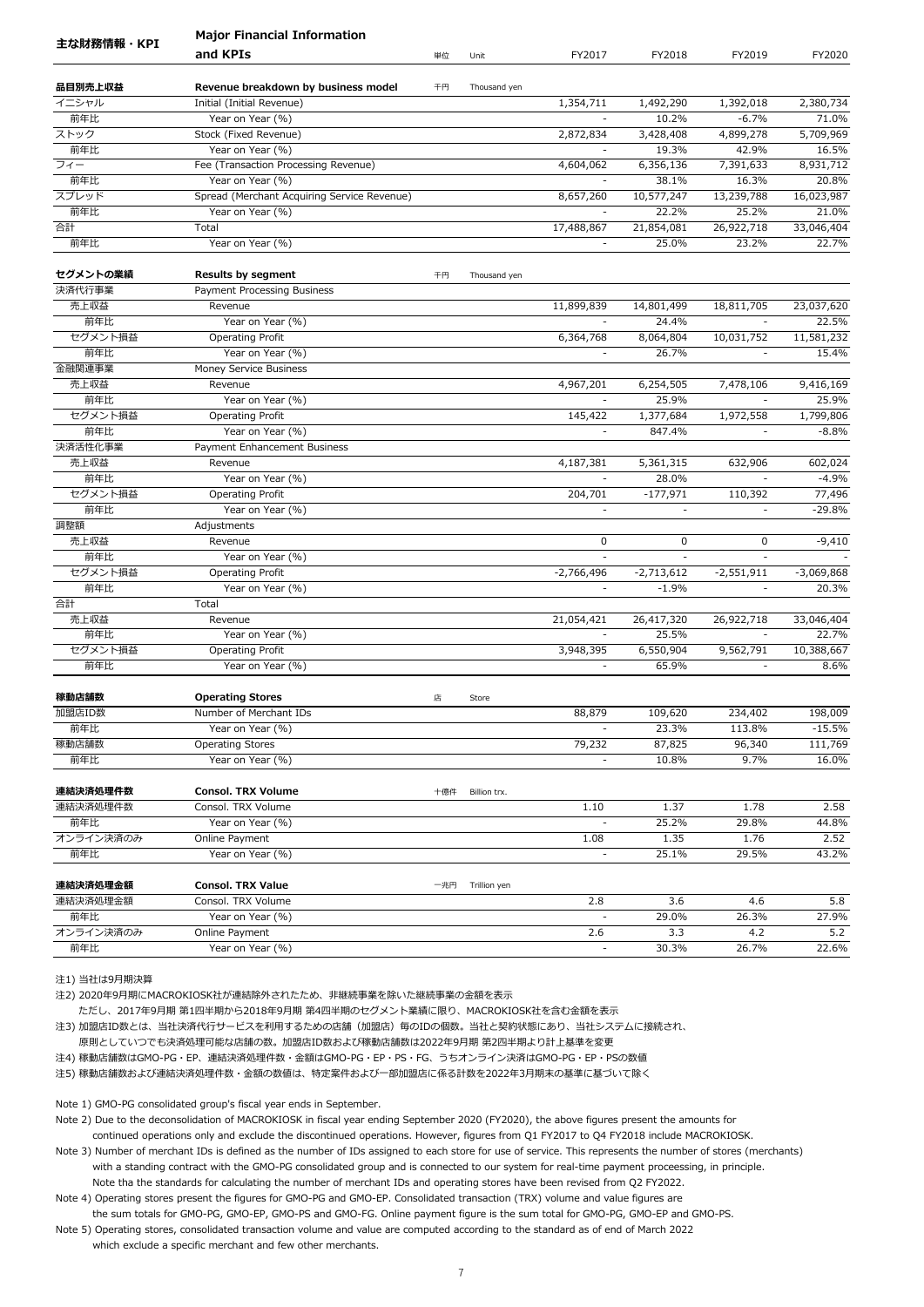|            | <b>Major Financial Information</b>          |     |              |              |
|------------|---------------------------------------------|-----|--------------|--------------|
| 主な財務情報・KPI | and KPIs                                    | 単位  | Unit         | FY2021       |
| 品目別売上収益    | Revenue breakdown by business model         | 千円  | Thousand yen |              |
| イニシャル      | Initial (Initial Revenue)                   |     |              | 5,314,553    |
| 前年比        | Year on Year (%)                            |     |              | 123.2%       |
| ストック       | Stock (Fixed Revenue)                       |     |              | 6,573,815    |
| 前年比        | Year on Year (%)                            |     |              | 15.1%        |
| フィー        | Fee (Transaction Processing Revenue)        |     |              | 10,865,687   |
| 前年比        | Year on Year (%)                            |     |              | 21.7%        |
| スプレッド      | Spread (Merchant Acquiring Service Revenue) |     |              | 18,913,179   |
| 前年比        | Year on Year (%)                            |     |              | 18.0%        |
| 合計         | Total                                       |     |              | 41,667,235   |
| 前年比        | Year on Year (%)                            |     |              | 26.1%        |
| セグメントの業績   | <b>Results by segment</b>                   | 千円  | Thousand yen |              |
| 決済代行事業     | Payment Processing Business                 |     |              |              |
| 売上収益       | Revenue                                     |     |              | 30,812,806   |
| 前年比        | Year on Year (%)                            |     |              | 33.7%        |
| セグメント損益    | Operating Profit                            |     |              | 14,424,791   |
| 前年比        | Year on Year (%)                            |     |              | 24.6%        |
| 金融関連事業     | Money Service Business                      |     |              |              |
| 売上収益       | Revenue                                     |     |              | 10,151,451   |
| 前年比        | Year on Year (%)                            |     |              | 7.8%         |
| セグメント損益    | <b>Operating Profit</b>                     |     |              | 2,093,180    |
| 前年比        | Year on Year (%)                            |     |              | 16.3%        |
| 決済活性化事業    | Payment Enhancement Business                |     |              |              |
| 売上収益       | Revenue                                     |     |              | 717,861      |
| 前年比        | Year on Year (%)                            |     |              | 19.2%        |
| セグメント損益    | <b>Operating Profit</b>                     |     |              | $-106,886$   |
| 前年比        | Year on Year (%)                            |     |              |              |
| 調整額        | Adjustments                                 |     |              |              |
| 売上収益       | Revenue                                     |     |              | $-14,884$    |
| 前年比        | Year on Year (%)                            |     |              | 58.2%        |
| セグメント損益    | <b>Operating Profit</b>                     |     |              | $-3,423,878$ |
| 前年比        | Year on Year (%)                            |     |              | 11.5%        |
| 合計         | Total                                       |     |              |              |
| 売上収益       | Revenue                                     |     |              | 41,667,235   |
| 前年比        | Year on Year (%)                            |     |              | 26.1%        |
| セグメント損益    | Operating Profit                            |     |              | 12,987,207   |
| 前年比        | Year on Year (%)                            |     |              | 25.0%        |
| 稼動店舗数      | <b>Operating Stores</b>                     | 店   | Store        |              |
| 加盟店ID数     | Number of Merchant IDs                      |     |              | 315,034      |
| 前年比        | Year on Year (%)                            |     |              | 59.1%        |
| 稼動店舗数      | <b>Operating Stores</b>                     |     |              | 125,146      |
| 前年比        | Year on Year (%)                            |     |              | 12.0%        |
| 連結決済処理件数   | <b>Consol. TRX Volume</b>                   | 十億件 | Billion trx. |              |
| 連結決済処理件数   | Consol. TRX Volume                          |     |              | 3.54         |
| 前年比        | Year on Year (%)                            |     |              | 36.9%        |
| オンライン決済のみ  | Online Payment                              |     |              | 3.39         |
| 前年比        | Year on Year (%)                            |     |              | 34.7%        |
| 連結決済処理金額   | <b>Consol. TRX Value</b>                    | 一兆円 | Trillion yen |              |
| 連結決済処理金額   | Consol. TRX Volume                          |     |              | 8.0          |
| 前年比        | Year on Year (%)                            |     |              | 36.3%        |
| オンライン決済のみ  | Online Payment                              |     |              | 6.8          |
| 前年比        | Year on Year (%)                            |     |              | 29.7%        |

注2) 2020年9月期にMACROKIOSK社が連結除外されたため、非継続事業を除いた継続事業の金額を表示

ただし、2017年9月期 第1四半期から2018年9月期 第4四半期のセグメント業績に限り、MACROKIOSK社を含む金額を表示

注3) 加盟店ID数とは、当社決済代行サービスを利用するための店舗(加盟店)毎のIDの個数。当社と契約状態にあり、当社システムに接続され、

原則としていつでも決済処理可能な店舗の数。加盟店ID数および稼動店舗数は2022年9月期 第2四半期より計上基準を変更

注4) 稼動店舗数はGMO-PG・EP、連結決済処理件数・金額はGMO-PG・EP・PS・FG、うちオンライン決済はGMO-PG・EP・PSの数値

注5) 稼動店舗数および連結決済処理件数・金額の数値は、特定案件および一部加盟店に係る計数を2022年3月期末の基準に基づいて除く

Note 1) GMO-PG consolidated group's fiscal year ends in September.

Note 2) Due to the deconsolidation of MACROKIOSK in fiscal year ending September 2020 (FY2020), the above figures present the amounts for continued operations only and exclude the discontinued operations. However, figures from Q1 FY2017 to Q4 FY2018 include MACROKIOSK.

Note 3) Number of merchant IDs is defined as the number of IDs assigned to each store for use of service. This represents the number of stores (merchants) with a standing contract with the GMO-PG consolidated group and is connected to our system for real-time payment proceessing, in principle. Note tha the standards for calculating the number of merchant IDs and operating stores have been revised from Q2 FY2022.

Note 4) Operating stores present the figures for GMO-PG and GMO-EP. Consolidated transaction (TRX) volume and value figures are the sum totals for GMO-PG, GMO-EP, GMO-PS and GMO-FG. Online payment figure is the sum total for GMO-PG, GMO-EP and GMO-PS.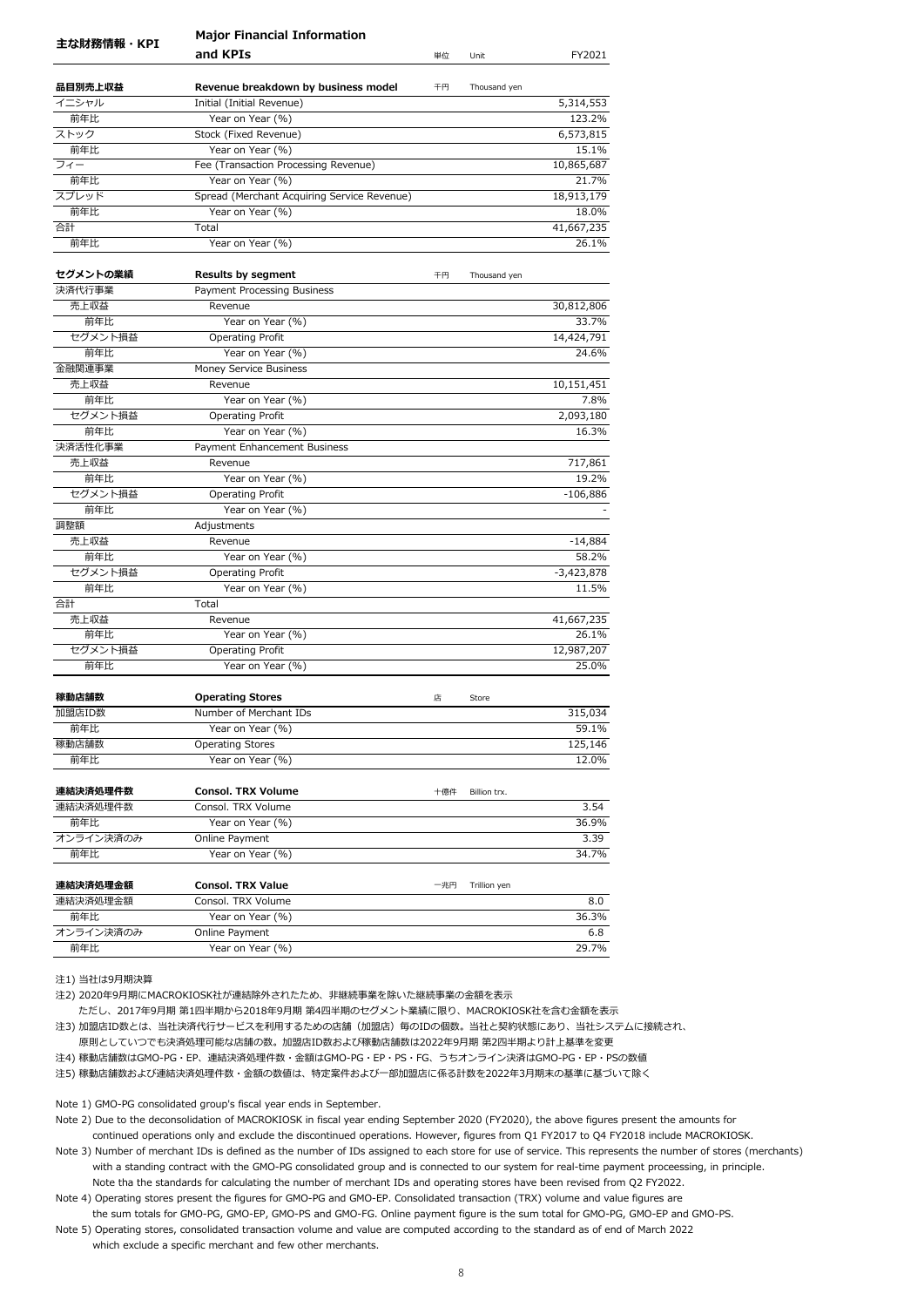| 主な財務情報・KPI        | <b>Major Financial Information</b>      |    |         |        |        |        |        |
|-------------------|-----------------------------------------|----|---------|--------|--------|--------|--------|
|                   | and KPIs                                | 単位 | Unit    | FY2017 | FY2018 | FY2019 | FY2020 |
|                   |                                         |    |         |        |        |        |        |
| 主要財務指標            | <b>Major Financial Indicators</b>       | 割合 | $\%$    |        |        |        |        |
| <b>ROA</b>        | <b>ROA</b>                              |    |         |        |        |        |        |
| (資産合計税引前利益率)      | (Return on Assets using profit)         |    |         | 5.1%   | 6.7%   | 7.2%   | 6.6%   |
|                   | before income taxes)                    |    |         |        |        |        |        |
| <b>ROE</b>        | <b>ROE</b>                              |    |         |        |        |        |        |
|                   | (Return on equity using Profit          |    |         | 12.9%  | 19.1%  | 20.5%  | 26.2%  |
| (親会社所有者帰属持分当期利益率) | attributable to owners of parent)       |    |         |        |        |        |        |
| 自己資本比率            | Equity ratio                            |    |         |        |        |        |        |
|                   | (Total equity attributable to           |    |         | 23.3%  | 21.2%  | 18.9%  | 16.5%  |
| (親会社所有者帰属持分比率)    | owners of parent to total assets)       |    |         |        |        |        |        |
| <b>EPS</b>        | <b>EPS</b>                              | 円  | Yen     | 32.58  | 57.46  | 70.09  | 101.04 |
| (希薄化後1株当たり当期利益)   | (Diluted earnings per share)            |    |         |        |        |        |        |
|                   | <b>BPS</b>                              |    |         |        |        |        |        |
| <b>BPS</b>        | (Total equity attributable to           | 円  | Yen     | 264.83 | 336.65 | 360.17 | 431.25 |
| (1株当たり親会社所有者帰属持分) | owners of parent per share)             |    |         |        |        |        |        |
| 配当性向 (連結)         | Dividend Payout ratio (consolidated)    |    |         | 61.4%  | 50.2%  | 50.3%  | 50.2%  |
| 従業員数              | <b>Total number of partners</b>         | 人  | Persons |        |        |        |        |
| 従業員数 (連結)         | Total number of partners (consolidated) |    |         | 654    | 756    | 819    | 625    |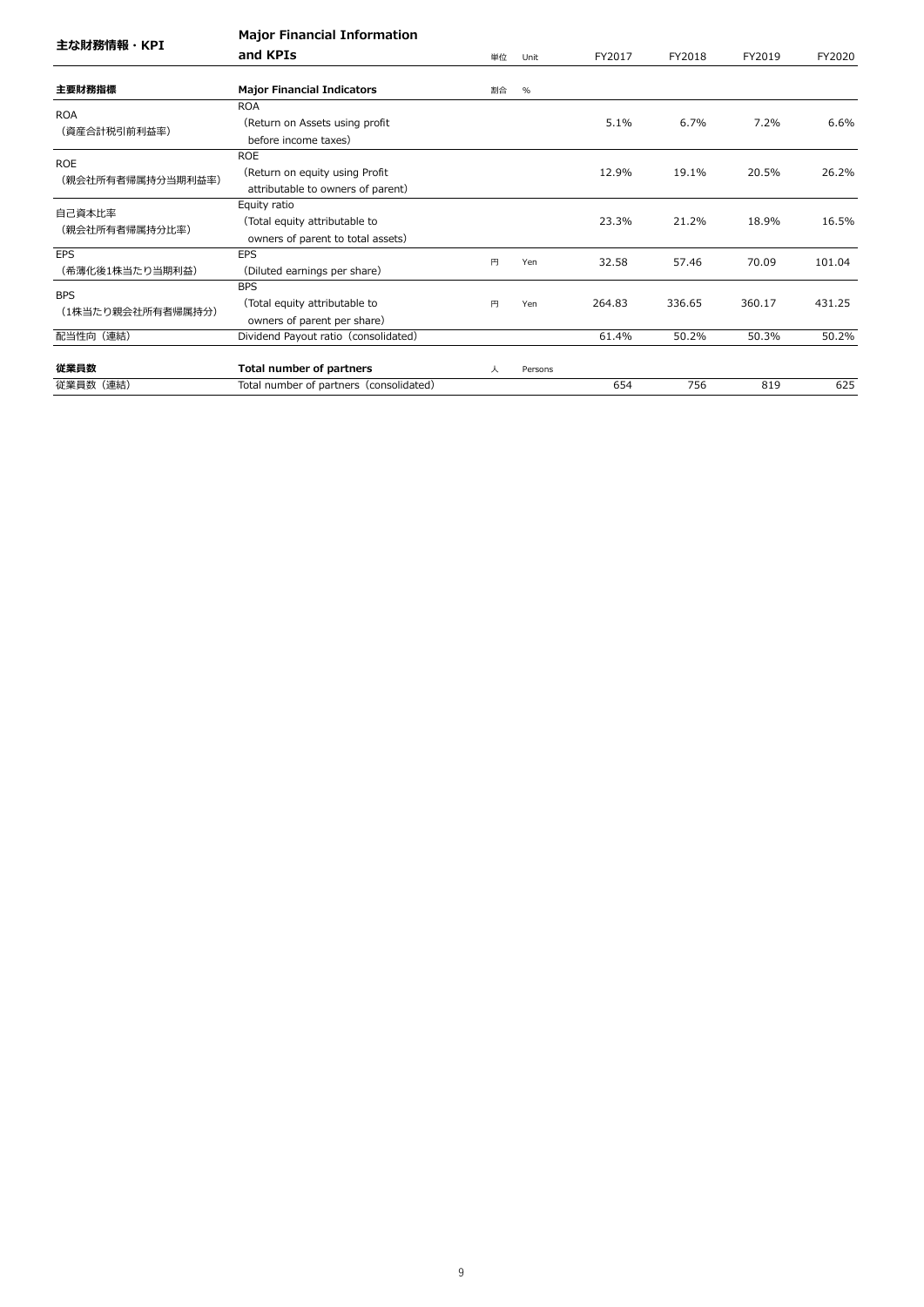| 主な財務情報・KPI                      |                                                                                    |    |         |        |
|---------------------------------|------------------------------------------------------------------------------------|----|---------|--------|
|                                 | and KPIs                                                                           | 単位 | Unit    | FY2021 |
| 主要財務指標                          | <b>Major Financial Indicators</b>                                                  | 割合 | $\%$    |        |
| <b>ROA</b><br>(資産合計税引前利益率)      | <b>ROA</b><br>(Return on Assets using profit<br>before income taxes)               |    |         | 6.5%   |
| <b>ROE</b><br>(親会社所有者帰属持分当期利益率) | <b>ROE</b><br>(Return on equity using Profit<br>attributable to owners of parent)  |    |         | 20.1%  |
| 自己資本比率<br>(親会社所有者帰属持分比率)        | Equity ratio<br>(Total equity attributable to<br>owners of parent to total assets) |    |         | 25.9%  |
| <b>EPS</b><br>(希薄化後1株当たり当期利益)   | EPS<br>(Diluted earnings per share)                                                | 円  | Yen     | 116.17 |
| <b>BPS</b><br>(1株当たり親会社所有者帰属持分) | <b>BPS</b><br>(Total equity attributable to<br>owners of parent per share)         | 円  | Yen     | 736.34 |
| 配当性向(連結)                        | Dividend Payout ratio (consolidated)                                               |    |         | 50.0%  |
| 従業員数                            | Total number of partners                                                           | 人  | Persons |        |
| 従業員数(連結)                        | Total number of partners (consolidated)                                            |    |         | 714    |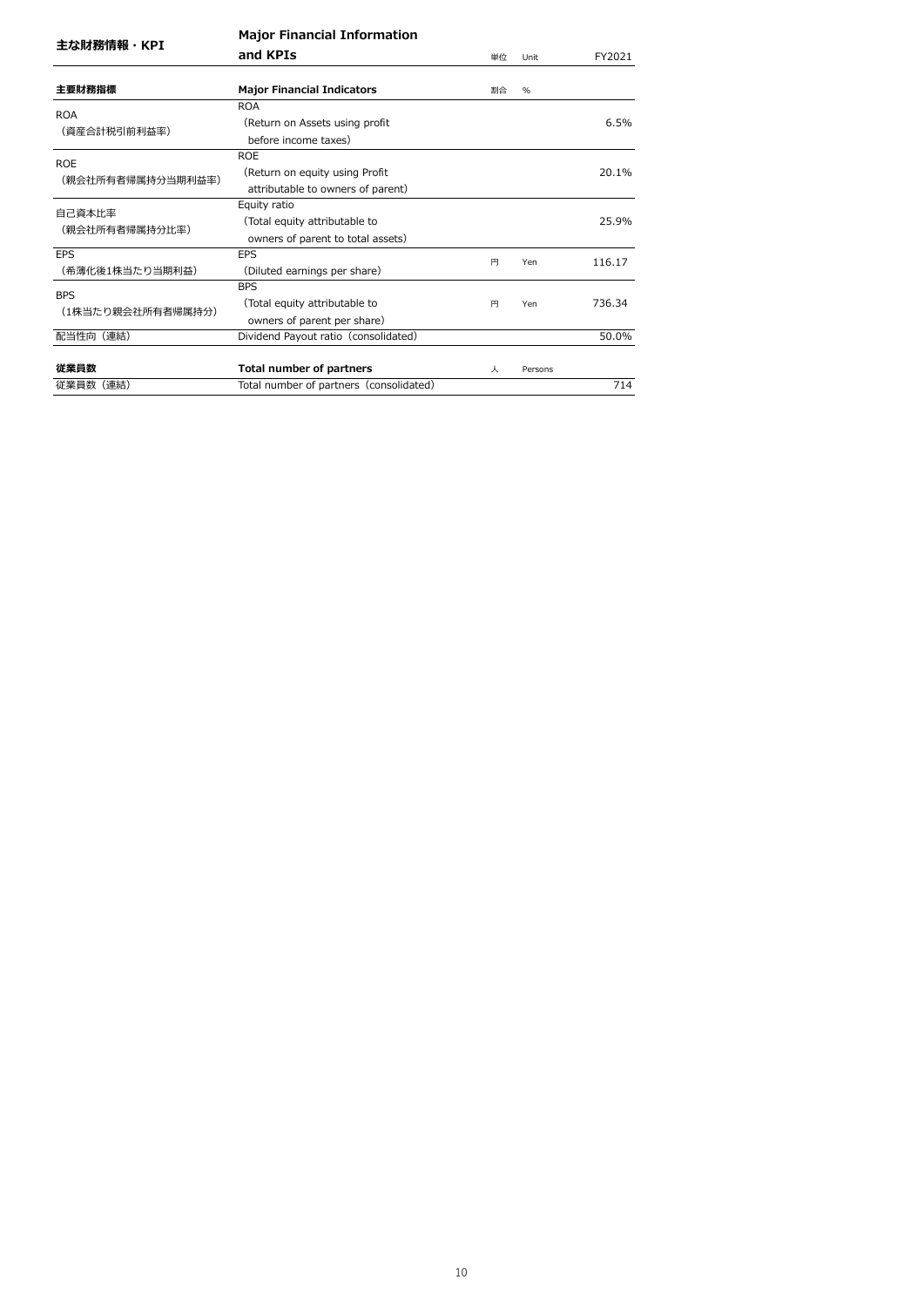|                        | <b>Major Companies</b>                           |                 |                          |                              |                          |             |
|------------------------|--------------------------------------------------|-----------------|--------------------------|------------------------------|--------------------------|-------------|
| 主要各社 損益情報              | <b>Financial Information</b>                     | 単位 Unit         | FY2017                   | FY2018                       | FY2019                   | FY2020      |
|                        |                                                  |                 |                          |                              |                          |             |
| GMOペイメントゲートウェイ<br>(単体) | <b>GMO Payment Gateway</b><br>(non-consolidated) |                 |                          |                              |                          |             |
| 売上高                    | Revenue                                          | 千円 Thousand yen | 11,613,358               | 14,139,582                   | 16,348,407               | 18,885,031  |
| 前年比                    | Year on Year (%)                                 |                 |                          | 21.8%                        | 15.6%                    | 15.5%       |
| 経常利益                   | Ordinary Profit                                  |                 | 4,087,531                | 4,695,152                    | 6,700,053                | 7,936,648   |
| 前年比                    | Year on Year (%)                                 |                 |                          | 14.9%                        | 42.7%                    | 18.5%       |
| 当期純利益                  | Net Profit                                       |                 | 2,973,342                | 3,952,393                    | 4,416,309                | 5,323,873   |
| 前年比                    | Year on Year (%)                                 |                 |                          | 32.9%                        | 11.7%                    | 20.6%       |
| 純資産額                   | <b>Total Equity</b>                              |                 | 17,967,867               | 21,670,285                   | 22,409,901               | 25,856,177  |
| 前年比                    | Year on Year (%)                                 |                 |                          | 20.6%                        | 3.4%                     | 15.4%       |
| 総資産額                   | <b>Total Assets</b>                              |                 | 54,867,654               | 79,929,154                   | 97,261,809               | 134,678,316 |
| 前年比                    | Year on Year (%)                                 |                 |                          | 45.7%                        | 21.7%                    | 38.5%       |
|                        |                                                  |                 |                          |                              |                          |             |
| GMOイプシロン               | <b>GMO Epsilon</b>                               |                 |                          |                              |                          |             |
| (単体)                   | (non-consolidated)                               | 千円 Thousand yen |                          |                              |                          |             |
| 売上高                    | Revenue                                          |                 | 2,617,517                | 3,142,686                    | 3,483,566                | 3,994,988   |
| 前年比                    | Year on Year (%)                                 |                 | $\overline{\phantom{a}}$ | 20.1%                        | 10.8%                    | 14.7%       |
| 経常利益                   | Ordinary Profit                                  |                 | 1,845,060                | 2,145,129                    | 2,350,567                | 2,607,542   |
| 前年比                    | Year on Year (%)                                 |                 | $\overline{\phantom{a}}$ | 16.3%                        | 9.6%                     | 10.9%       |
| 当期純利益                  | Net Profit                                       |                 | 1,267,727                | 1,487,088                    | 1,633,948                | 1,801,903   |
| 前年比                    | Year on Year (%)                                 |                 |                          | 17.3%                        | 9.9%                     | 10.3%       |
| 純資産額                   | <b>Total Equity</b>                              |                 | 3,426,077                | 4,284,918                    | 5,165,569                | 6,153,799   |
| 前年比                    | Year on Year (%)                                 |                 |                          | 25.1%                        | 20.6%                    | 19.1%       |
| 総資産額                   | <b>Total Assets</b>                              |                 | 11,576,224               | 14,126,179                   | 17,390,925               | 26,615,578  |
| 前年比                    | Year on Year (%)                                 |                 | $\overline{\phantom{a}}$ | 22.0%                        | 23.1%                    | 53.0%       |
| GMOペイメントサービス           |                                                  |                 |                          |                              |                          |             |
| (単体)                   | <b>GMO Payment Service</b><br>(non-consolidated) |                 |                          |                              |                          |             |
| 売上高                    | Revenue                                          | 千円 Thousand yen | 3,586,025                | 4,472,180                    | 5,048,580                | 6,297,553   |
| 前年比                    | Year on Year (%)                                 |                 |                          | 24.7%                        | 12.9%                    | 24.7%       |
| 経常利益                   | Ordinary Profit                                  |                 | $-234,034$               | 847,829                      | 1,212,549                | 700,869     |
| 前年比                    | Year on Year (%)                                 |                 |                          | $-462.3%$                    | 43.0%                    | $-42.2%$    |
| 当期純利益                  | Net Profit                                       |                 | $-49,073$                | 541,366                      | 755,294                  | 470,195     |
| 前年比                    | Year on Year (%)                                 |                 |                          | $-1203.2%$                   | 39.5%                    | $-37.7%$    |
| 純資産額                   | <b>Total Equity</b>                              |                 | $-134,953$               | 406,412                      | 1,261,707                | 1,731,902   |
| 前年比                    |                                                  |                 |                          | $-401.2%$                    | 210.5%                   | 37.3%       |
| 総資産額                   | Year on Year (%)<br><b>Total Assets</b>          |                 | 13,920,647               | 18,769,970                   | 24,951,901               | 28,564,666  |
| 前年比                    | Year on Year (%)                                 |                 |                          | 34.8%                        | 32.9%                    | 14.5%       |
|                        |                                                  |                 |                          |                              |                          |             |
| GMOフィナンシャルゲート          | <b>GMO Financial Gate</b>                        |                 |                          |                              |                          |             |
| (単体)                   | (non-consolidated)                               | 千円 Thousand yen |                          |                              |                          |             |
| 売上高                    | Revenue                                          |                 | $\overline{\phantom{a}}$ | ä,                           | ÷.                       | 3,379,443   |
| 前年比                    | Year on Year (%)                                 |                 |                          |                              |                          |             |
| 経常利益                   | Ordinary Profit                                  |                 |                          |                              |                          | 426,306     |
| 前年比                    | Year on Year (%)                                 |                 | ٠                        | ä,                           | $\overline{\phantom{a}}$ |             |
| 当期純利益                  | Net Profit                                       |                 | $\overline{\phantom{0}}$ | $\qquad \qquad \blacksquare$ | $\overline{\phantom{a}}$ | 296,697     |
| 前年比                    | Year on Year (%)                                 |                 | $\overline{a}$           | ÷                            | -                        |             |
| 純資産額                   | <b>Total Equity</b>                              |                 | $\overline{\phantom{a}}$ | $\overline{\phantom{a}}$     | $\overline{\phantom{0}}$ | 3,754,347   |
| 前年比                    | Year on Year (%)                                 |                 |                          | $\overline{a}$               | $\overline{a}$           |             |
| 総資産額                   | <b>Total Assets</b>                              |                 | ٠                        | $\overline{a}$               | $\overline{\phantom{0}}$ | 5,752,229   |
| 前年比                    | Year on Year (%)                                 |                 | $\overline{\phantom{a}}$ | $\qquad \qquad \blacksquare$ | $\overline{\phantom{a}}$ |             |
|                        |                                                  |                 |                          |                              |                          |             |

Note 1) GMO-PG consolidated group's fiscal year ends in September.